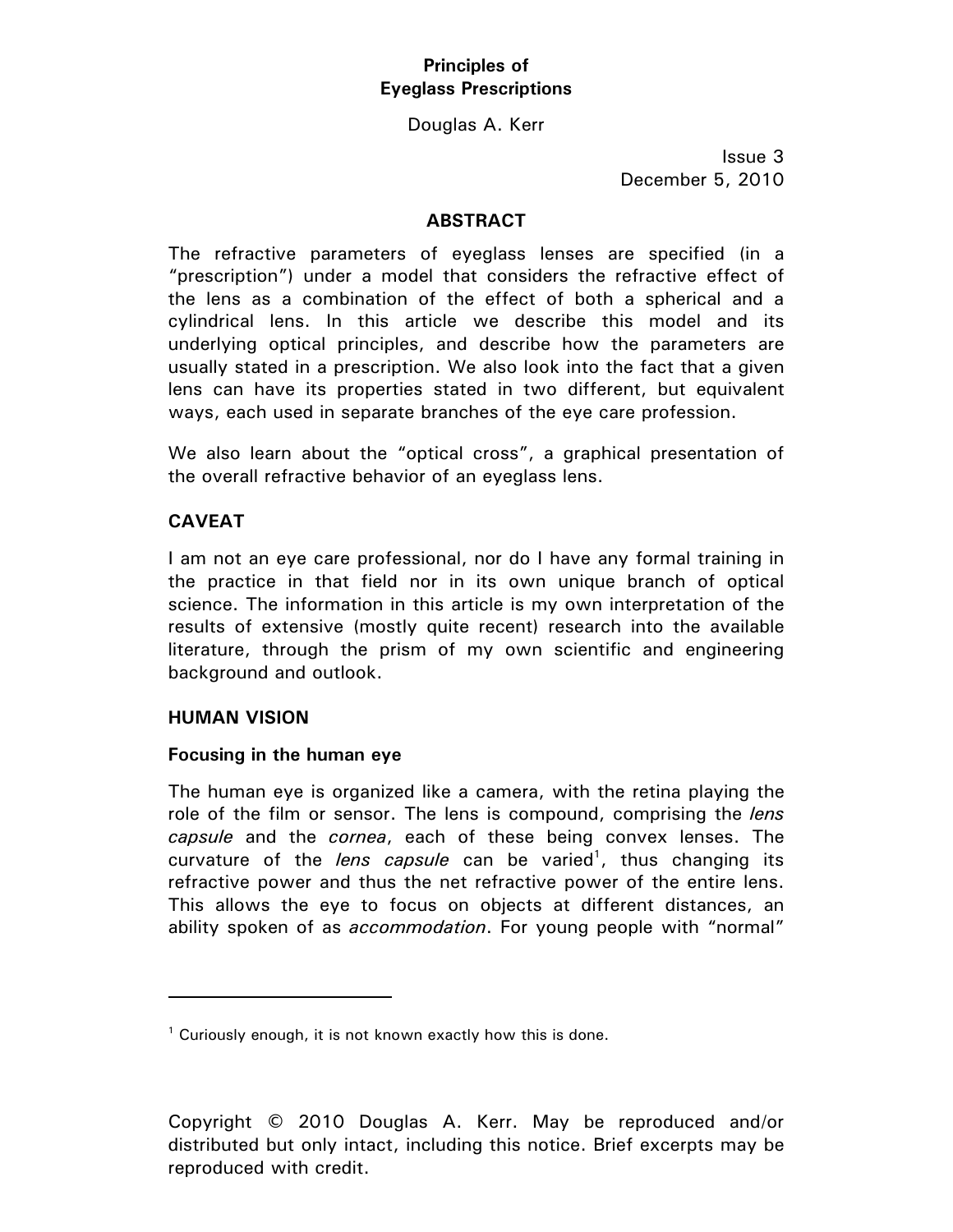vision, the range of distances typically extends from infinity to as close as perhaps 10 cm.

### **Deficiencies in accommodation**

Typically, with advancing age, the eye's accommodation ability can become compromised (and the same may be true of young people as a result of congenital malformation of the eye or of various ailments). Several types of deficiency are common.

Hyperopia ("far-sightedness") is the deficiency in which the total range of accommodation is "offset out", such that distant objects (even at "infinity") can be focused on but the near limit is not nearly as close as is normal.

Myopia ("near-sightedness") is "offset in", such that close objects can be focused on but the far limit is not to infinity.

Presbyopia (the term means "old person's seeing") is the deficiency in which the total range of accommodation (the *accommodation amplitude*) is decreased. The remaining limited range may be in the far, intermediate, or near regimes, in the individual case.

The following deficiency may occur in connection with any of the above three, or by itself.

## **Astigmatism**

Astigmatism (not a deficiency in accommodation) is the deficiency in which the refractive power of the eye's lens system is not the same in different directions. An illustrative result is that if we have astigmatism and look at a cross of thin lines on a card, we can focus so that the vertical line is sharp, or the horizontal line is sharp, but not both at the same time.

Astigmatism often results from one eye lens component (often the cornea) not being rotationally-symmetrical.

#### **Vision correction**

Mitigation of these deficiencies is often done with the use of corrective lenses, typically in the form of eyeglasses. Simplistically, their role is to "cancel out" the inappropriate aspect(s) of the eye's refractive power. Before we discuss this further, I'll talk a little about lenses.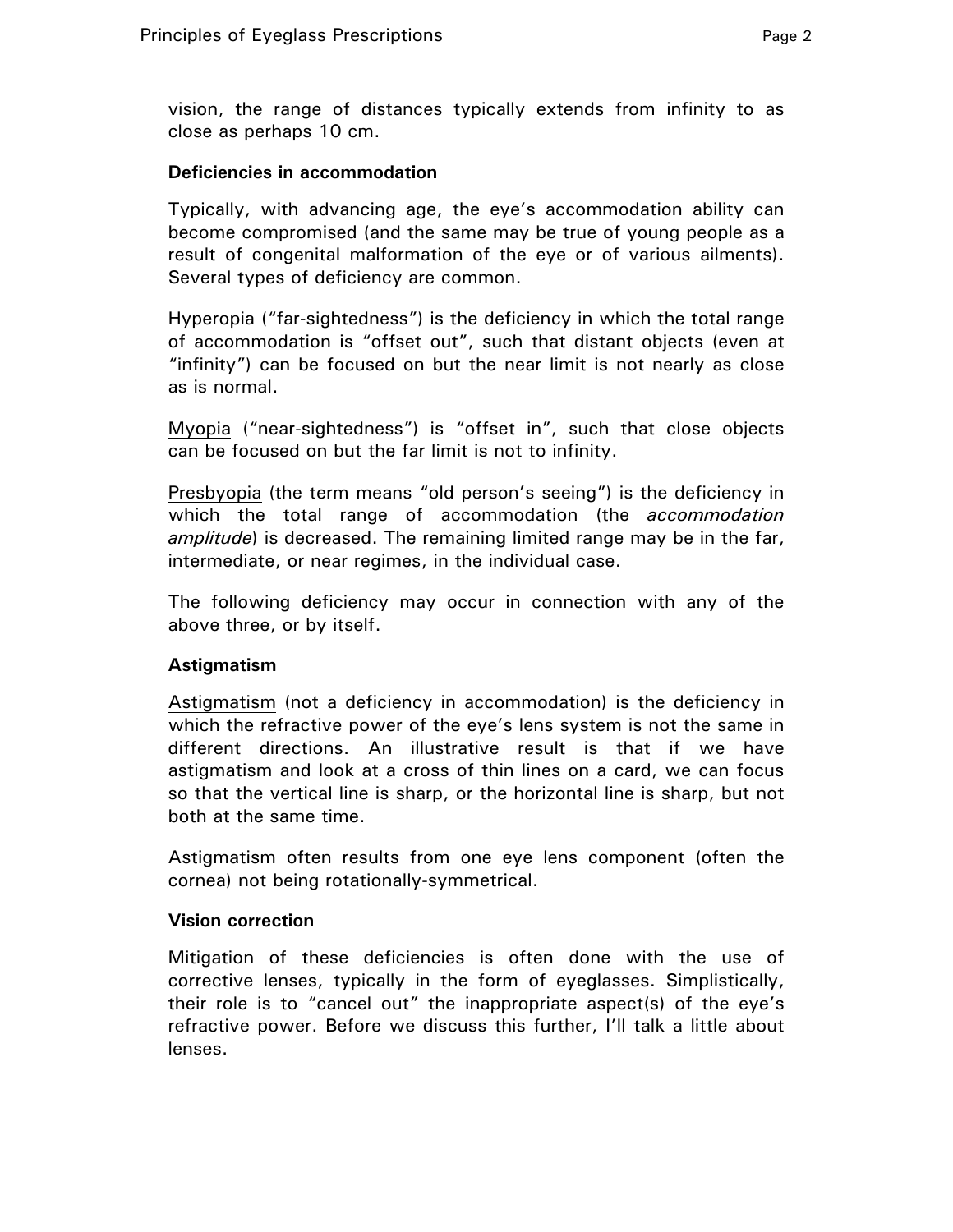## **LENSES**

### **Lens refractive power**

The *refractive power* ("power") of a lens is the degree to which it will converge (or diverge) rays of light emanating from the same point on an object and entering the lens at different points on its face.

Quantitatively, the power of a lens is the reciprocal of its *focal length*. The traditional unit of power is the diopter (symbol  $D$ )<sup>2</sup>. A lens with a focal length of one meter has a power of one diopter.

### **Spherical lenses**

 $\overline{a}$ 

In optometric work, a *spherical lens* is any lens that has rotational symmetry, whether or not its surface is actually a portion of a sphere. Thus we can (and often do) have aspherical spherical lenses.

A spherical lens exhibits the same power along any direction.

A converging lens (which has a positive focal length) has a positive power. A diverging lens (which has a negative focal length) has a negative power.

We can present the variation (if any) in the refractive power of a lens with direction on a polar chart. In figure 1, panel A, we see a plot of a spherical lens with refractive power  $+1.0$  D (a converging lens). This is a trivial case, and hardly requires a chart to explain. But we show the plot here to establish the format and notation.



**Figure 1. Spherical lens—power plot** 

The radius to the curve in a certain direction indicates the refractive power (in diopters) for that direction. Recall that a "direction" here

 $2$  The unit preferred in modern scientific work is the inverse meter (m<sup>-1</sup>). However, we do not find this in optometric practice.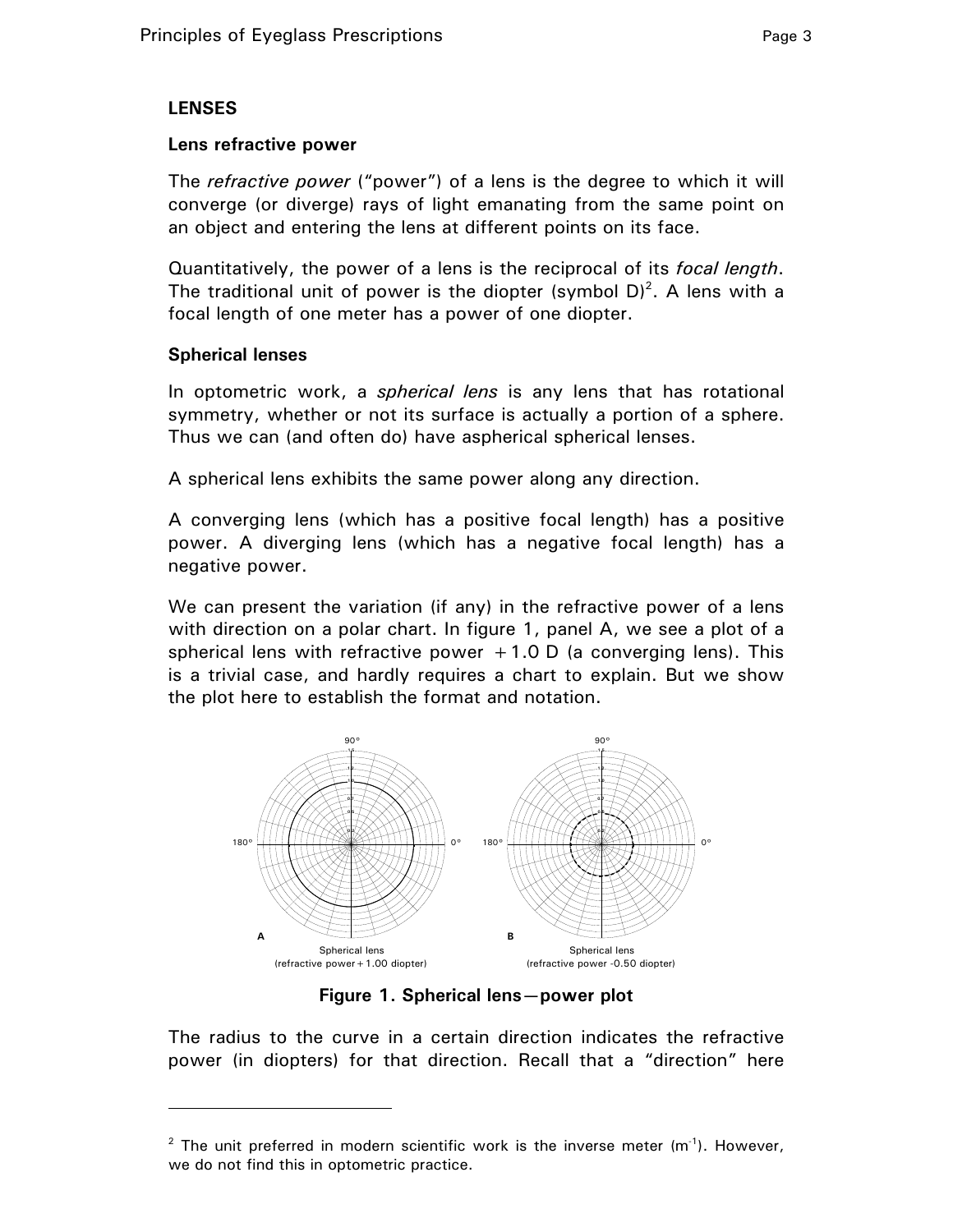means both ways: either way along the line at a certain angle (called a *meridian* in optometric practice). Because of that symmetry, we only need to plot half the curve. But I show the curve for a full 360° for aesthetic completeness.

The usual scientific convention for angle is followed, with the angle reference  $(0^{\circ})$  being to the right (but there is a wrinkle, about which more shortly) and the angle measured counterclockwise.

It is difficult to express negative values on a chart in polar coordinates—a "negative" radius would put the point on the opposite side of the chart, where it would just look like the (positive) value for an angle 180° from the actual angle.

To escape this difficulty, here I will plot negative values of the refractive power as a dotted line. And we see that in figure 1, panel B, the plot for a spherical lens with a refractive power of –0.5 D (a diverging lens).

## **Cylindrical lenses**

A cylindrical lens has a surface that is a portion of a cylinder (which may or may not be exactly a circular cylinder). A cylindrical lens exhibits a certain power (its "rated" power) in one direction (perpendicular to its axis). Along its axis, it exhibits zero power. At intermediate angles, it exhibits intermediate values of power. We see this illustrated in figure 2 for two cylindrical lenses, one with a positive power and one with a negative power.



**Figure 2. Cylindrical lens—power plot** 

Imagine that we combine a spherical lens and a cylindrical lens (and we assume here the convenience of the fanciful "thin lens" conceit, which, although impossible to have in practice, makes all the math work out in a very simple way).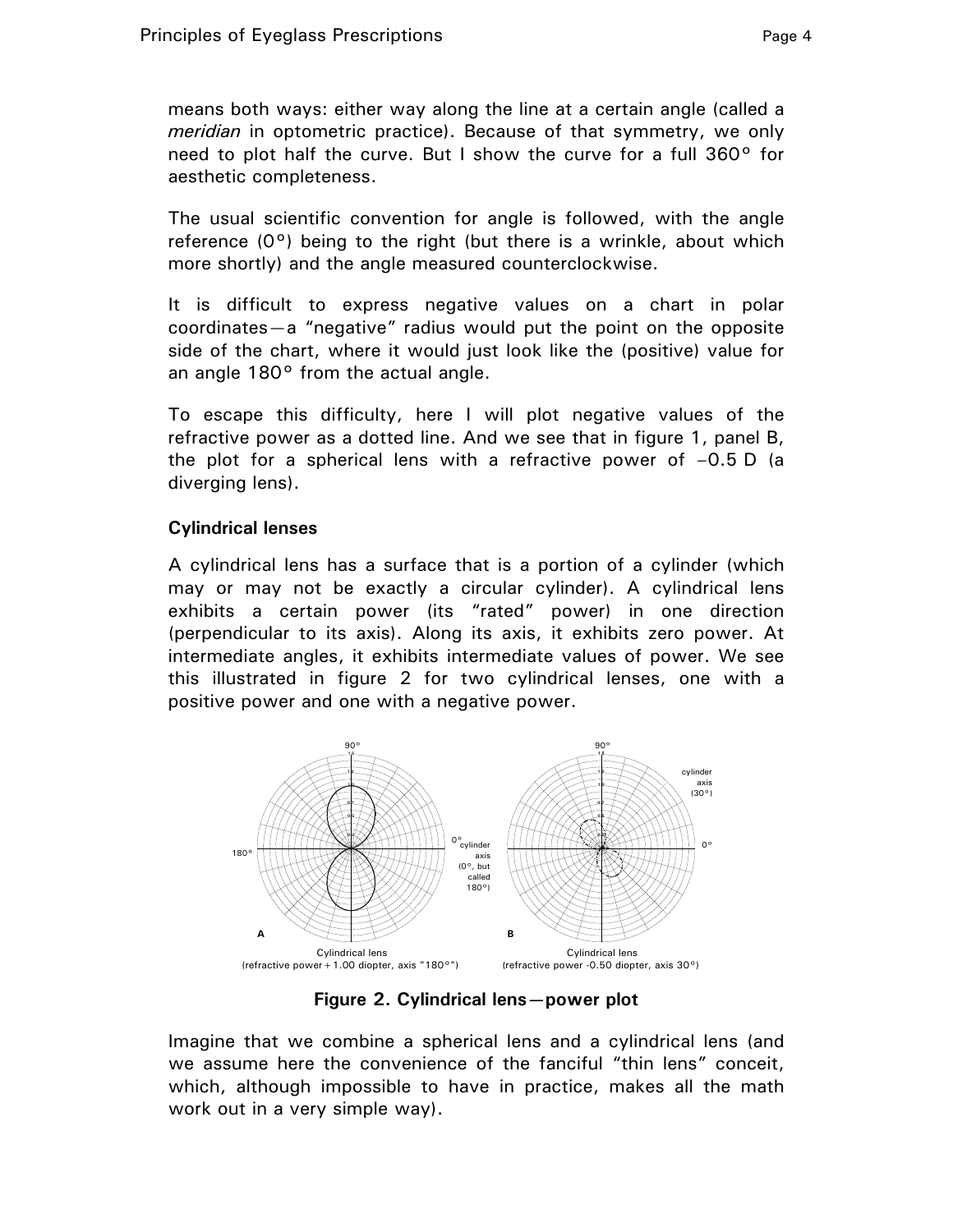In the direction of the cylinder lens axis, where the cylinder lens has zero power, there is no effect of the cylindrical lens on the overall result. In the direction at right angles to that, the power of the cylindrical lens combines with that of the spherical lens (taking into account the applicable algebraic signs) and so we have a power different from that of the spherical lens alone (perhaps even of the opposite sign).

Before we continue, let me mention the small wrinkle about stating the angle of the cylinder axis. As stated in ordinary scientific work, the angle of the cylinder axis can only vary over the range  $0^{\circ}$  through infinitesimally less than 180°. In optometric practice, the range of the angle is considered to be from infinitesimally greater than 0° through 180 $\degree$ (that is, we never write "0 $\degree$ ").

In figure 3, we see one example of the combination of a spherical and a cylindrical component:



**Figure 3. Composite lens—power plot** 

In figure 4 we see a different example:



**Figure 4. Composite lens—power plot**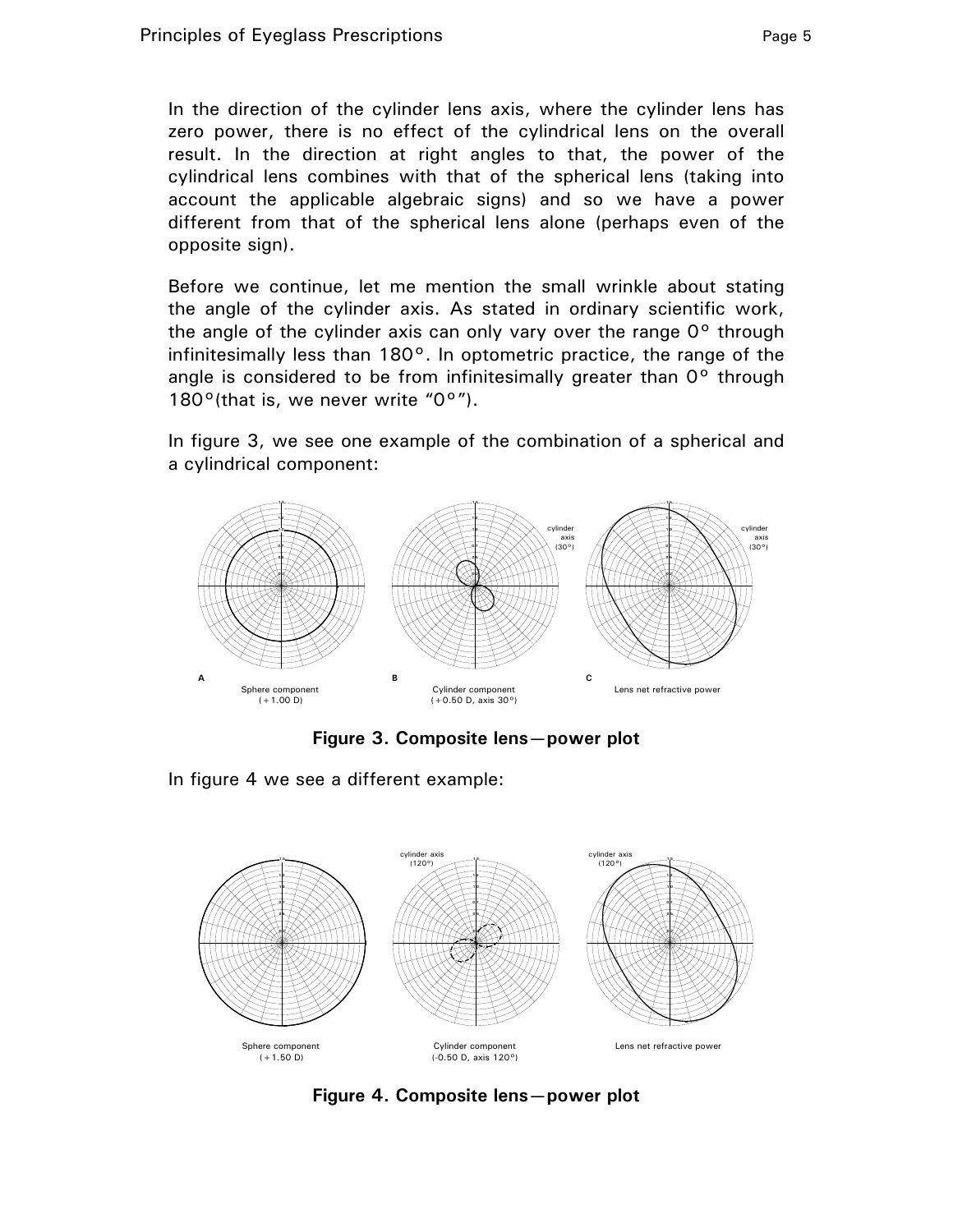Note that the result here is identical to the previous case. $3$  This is reminiscent of the ways we might make an ellipse. We might start with a circle of small diameter, and stretch it in the direction of the ellipse's major axis. Or we might start with a circle of large diameter, and shrink it in the direction of the ellipse's minor axis.<sup>4</sup>

We can of course make a single lens that will exhibit this overall behavior. A simple version (although not often used in modern ophthalmic practice) would have a front surface that is a portion of a sphere (implementing the "spherical" component of the overall power) and a rear surface that is a portion of a cylinder (implementing the "cylindrical" component of the overall power). This might be done with the cylinder surface either convex or concave, following the composition intimated by figures 3 or 4, respectively. The behaviors of the two will be identical (if we put aside some small wrinkles).

## **LENSES FOR VISION CORRECTION**

#### **The basic concept**

 $\overline{a}$ 

In the application of eyeglass lenses, a role is played by both "spherical" (rotationally-symmetric) and "cylindrical" refractive behavior.

To correct for hyperopia (farsightedness), we provide a converging lens (net convex, with a positive power) to shift the range of focusing ability "closer". (Photographers do the very same thing with an *auxiliary closeup lens* to allow their cameras to focus at a closer distance than they would otherwise be able to.)

To correct for myopia (nearsightedness), we provide a diverging lens (net concave, with a negative power) to shift the range of focusing ability "farther".

In astigmatism, the eye's lens has a different refracting power in different directions, the maximum in a certain direction and the minimum in the direction at right angles to that. (The specific direction varies from person to person, from eye to eye.)

We could compensate for that by using a cylindrical lens with a positive power equal to the difference between the eye lens' maximum and minimum power (in a given state of focus), with its

<sup>&</sup>lt;sup>3</sup> The specific mathematical variation of the power of a cylindrical lens with angle makes this equivalence exact.

<sup>&</sup>lt;sup>4</sup> Notwithstanding this metaphor, the plot of the power of such a composite lens is not an ellipse.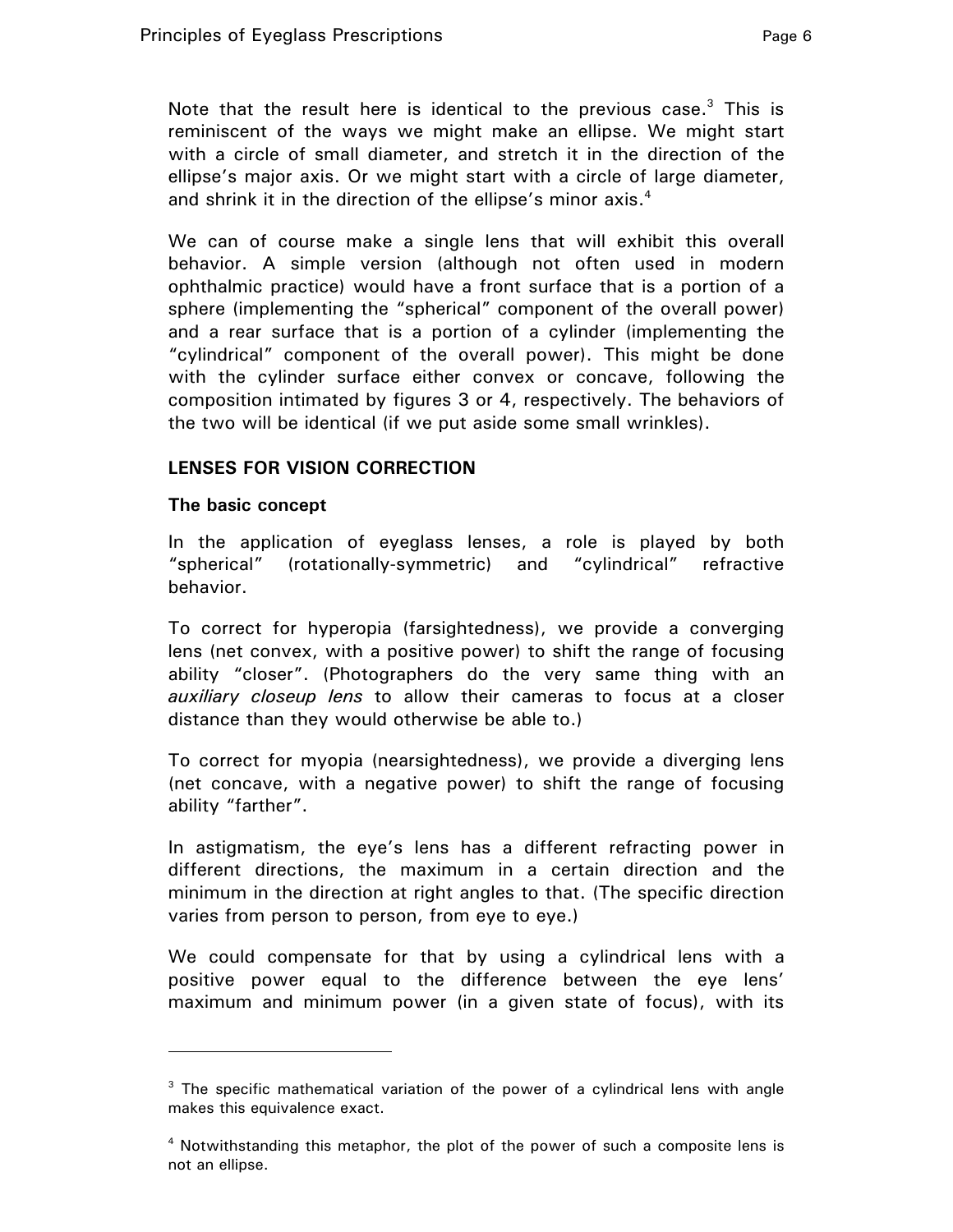cylinder axis aligned with the eye lens' direction of maximum power (so the power of the cylindrical lens adds to the lesser power of the eye's lens).

Or we would use a cylindrical lens with a negative power equal to the difference between the eye's maximum and minimum power (in a given state of focus), with its cylinder axis aligned with the eye lens' direction of minimum power (so the power of the cylindrical lens subtracts from the greater power of the eye's lens). $5$ 

Now, for a person having, for example, both hyperopia and astigmatism, we can visualize a sandwich of two lenses, a spherical lens to shift the focusing range (to overcome the hyperopia), as was just discussed, and a cylindrical lens "trimming out" the difference in the eye lens' refractive power in different directions (to overcome the astigmatism).

Of course, as we discussed earlier in a more abstract context (figures 3 and 4), we can make a single lens that does the same thing as that sandwich. A simplistic view would be a lens with a spherical surface on one face and a cylindrical surface on the other—two different ways.

Or we could visualize a lens with one face planar ("plano") and the other face having a compound curve, with one curvature along a certain direction and a different curvature along the direction at right angles to that.

In fact such a compound curve is found at the surface of a recognized three-dimensional figure, the *torus*. (A doughnut is nominally a torus in shape, as is a "rootbeer barrel".)

As a result, a lens having both spherical and cylindrical aspects to its refractive power, especially when conferred on one surface, is often referred to as a *toric* lens<sup>6</sup>.

#### **Interaction between spherical and cylindrical components**

Assume that astigmatism is present, and suppose that the spherical lens we spoke of as correcting the person's range of accommodation was the best compromise for focus in the two critical directions—the one where the eye's refractive power was greatest, and the one where it was least (said to be the two *meridians* of the eye).

 $\overline{a}$ 

<sup>&</sup>lt;sup>5</sup> Note that the staring spherical power would have to be different in these two cases.

<sup>&</sup>lt;sup>6</sup> Pretty fancy for guys afraid of zero!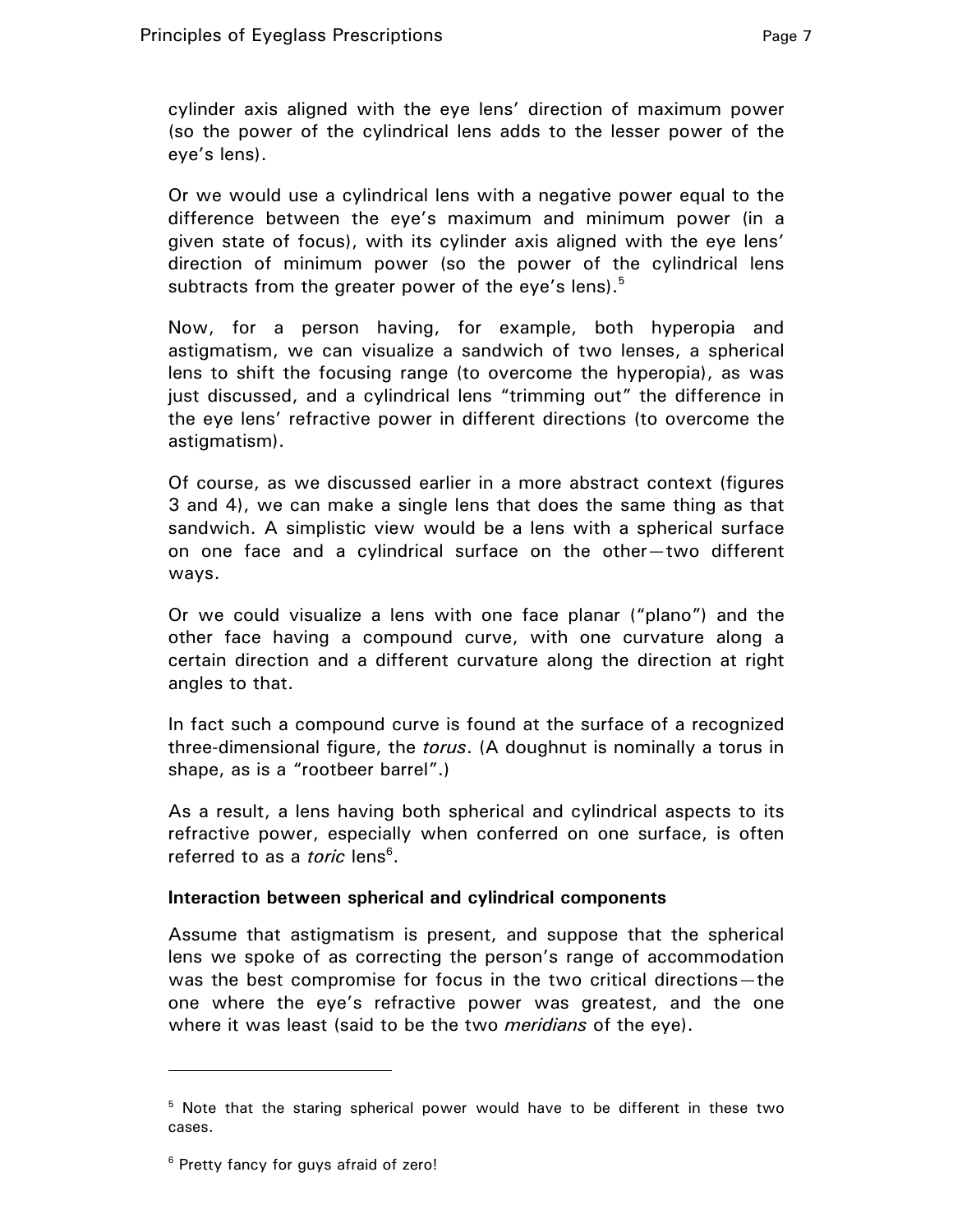Now, if we chose to add a cylinder lens (or its equivalent as a component of the lens' overall refractive effect) with a positive power along the meridian in which the eye had the least power, the magnitude of its power being the difference between the eye's power along that meridian and its power along the other meridian, the overall "optical system" (eye plus corrective lens) would now have equal power along both meridians. Thus the astigmatism would have been overcome. But that power would not be ideal in either direction—it would be too high in both directions.

To get the ideal result, we would also need to decrease the spherical lens power by half the magnitude of the cylindrical component.

If, on the other hand, we chose to add a cylinder lens (or its equivalent as a component of the lens' overall refractive effect) with a negative power along the meridian in which the eye had the most power, the magnitude of its power being the difference between the eye's power along that meridian and its power along the other meridian, the overall "optical system" (eye plus corrective lens) would now have equal power along both meridians. Thus the astigmatism would have been overcome. But that power would not be ideal in either direction—it would be too low in both directions.

To get the ideal result, we would also need to increase the spherical lens power by half the magnitude of the cylindrical component.

In summary, if we had determined the ideal spherical correction as a compromise for focus along the two meridians, then when we introduce a cylindrical component to overcome astigmatism, we must change the spherical power by the negative of half the cylindrical power (observing the algebraic signs).

## **THE PRESCRIPTION**

#### **General**

An eyeglass prescription is a specification for the lenses in the glasses. It is done in terms of the model we saw above, in which the overall refractive pattern of the lens is described in terms of the joint effect of two hypothetical lenses, one spherical and one (only present if there is a correction for astigmatism) cylindrical.

Recall that, as we saw in figures 3 and 4, the identical lens behavior could be conceptually implemented with either of two "recipes"; for that particular example, we could combine:

- A spherical lens with power  $+1.00$  D
- A cylindrical lens with power  $+0.50$  D and axis 30 $^{\circ}$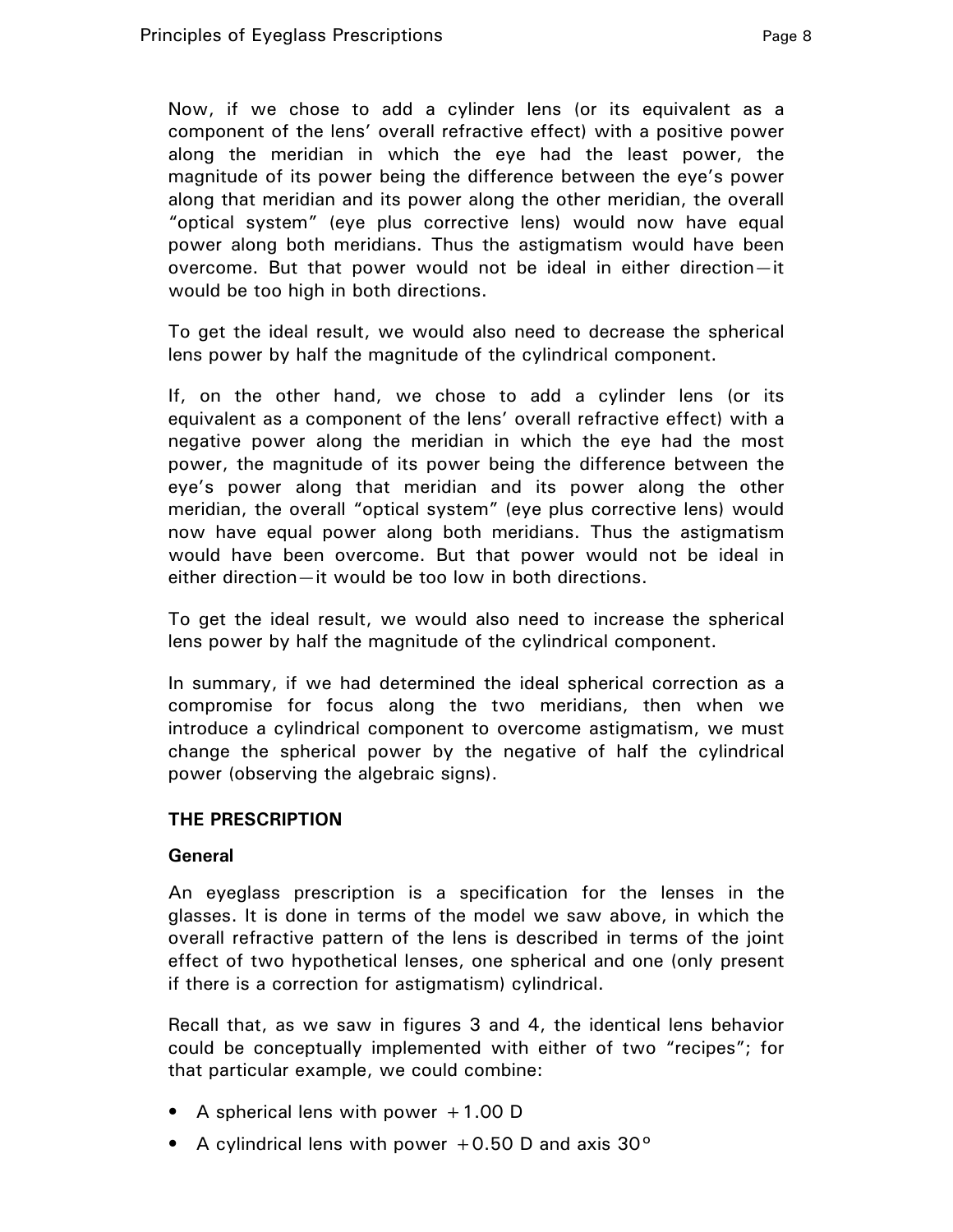or

- A spherical lens with power  $+1.50$  D
- A cylindrical lens with power –0.50 D and axis 120°

And either of those two "recipes" could be viewed as specifications of the identical lens behavior (which would then apply to lenses made with either recipe).

## **Two systems of notation**

Either model we saw above could be used (at our choice) as the premise for specifying a certain lens **behavior** in a prescription. It turns out that when the prescription is written by an ophthalmologist (a physician and surgeon specializing in the eyes), it would be in the first form (the cylinder component always having a positive power), called the "positive cylinder" form.

When the prescription is written by an optometrist (a Doctor of Optometry, qualified and certified to examine eyes and issue eyeglass prescriptions), it would be in the second form, (the cylinder component always having a negative power), called the "negative cylinder" form.

This is not only the result of accidental historical "diversity". It is claimed that, when determining the optimal prescription for corrective lenses using combinations of "trial" lenses, or later using the variable power lenses in a *refractor* (the instrument used to determine the optimal lens prescription), the pragmatic strategy used in searching for the best combination plays out better under one scheme for stating the final result than for the other.

#### **Format of the prescription**

In a prescription for eyeglasses, there is a line (or section) for each eye. In each, there are three parameters stated:

• The power of the spherical component (could be zero, often written as "plano" rather than "0"). This is normally in increments of 0.25 D.

If there is a cylindrical component:

- Its power (normally in increments of 0.25 D)
- The angle of its cylinder axis (normally in increments of  $5^\circ$ , from 5° through 180°.

Often, the indicators OD (from the Latin, *oculus dexter*) and OS (*oculus sinister*) are used for the right and left eyes, respectively. (OU—*oculus uterque*—indicates both eyes.)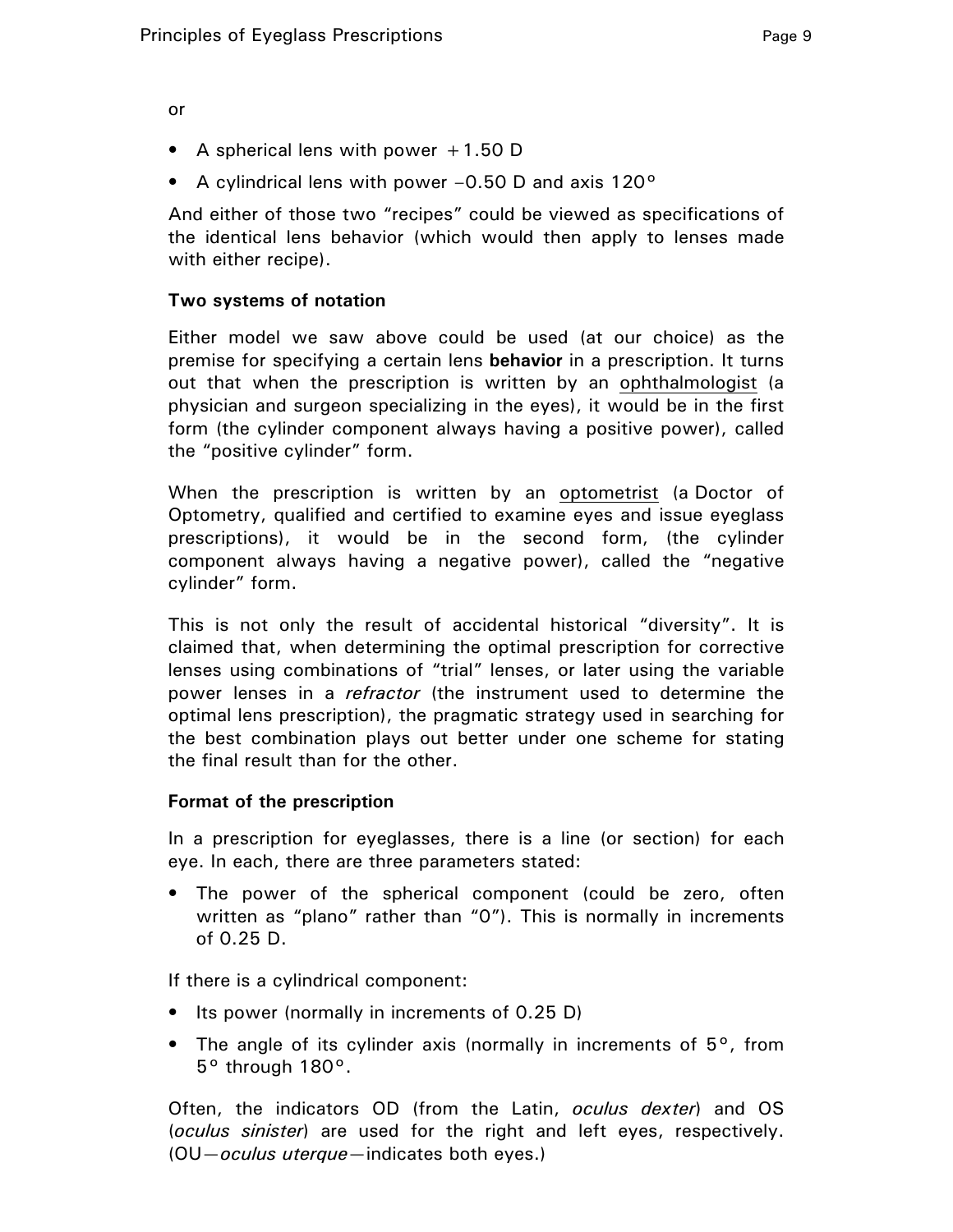We will give our first complete example in the "positive cylinder" system.

There a complete prescription might look like this:

 $OD + 1.25/ + 0.50 \times 130$ OS  $+1.50/+0.75$  X 25

Sometimes the decimal points are omitted (and all powers stated to two decimal places), so it would look like this:

 $OD + 125/ + 050 X 130$  $OS + 150/ + 075$  X 25

There are many other variations in style.

For the very same pair of lenses, under the "negative cylinder" system, the prescription might look like this:

 $OD + 1.75/-0.50 \times 40$ OS  $+2.25/-0.75$  X 115

# **BIFOCALS**

Especially when presbyopia is present, there may be no single corrective lens prescription that will allow the eye to focus on both near and far objects. We address this with *bifocal glasses*, which have two areas of different refractive power, one (covering most of the lens) used to see distant objects and the other (called the near-vision segment, or just the "segment"), usually at the bottom of the overall lens, used to see near objects.

Normally, the properties of the segment are the same as for the base lens except that the spherical power is greater. This is specified in the prescription in an incremental way: an "add" value that tells how much greater is the sphere power in the segment than in the rest of the lens for that eye:

OD +1.25/+0.50 X 120 add 1.75  $OS + 1.50/ + 0.75$  X 22 add 1.75

Very commonly the add value is the same for both eyes (being, to a great extent, determined only by the distance at which the person wants best "near-vision" results). In that case, the add value may be stated only once in the prescription:

 $OD +1.25 +0.50 \times 120$  $OS +1.50 +0.75$  X 25 add  $+1.75$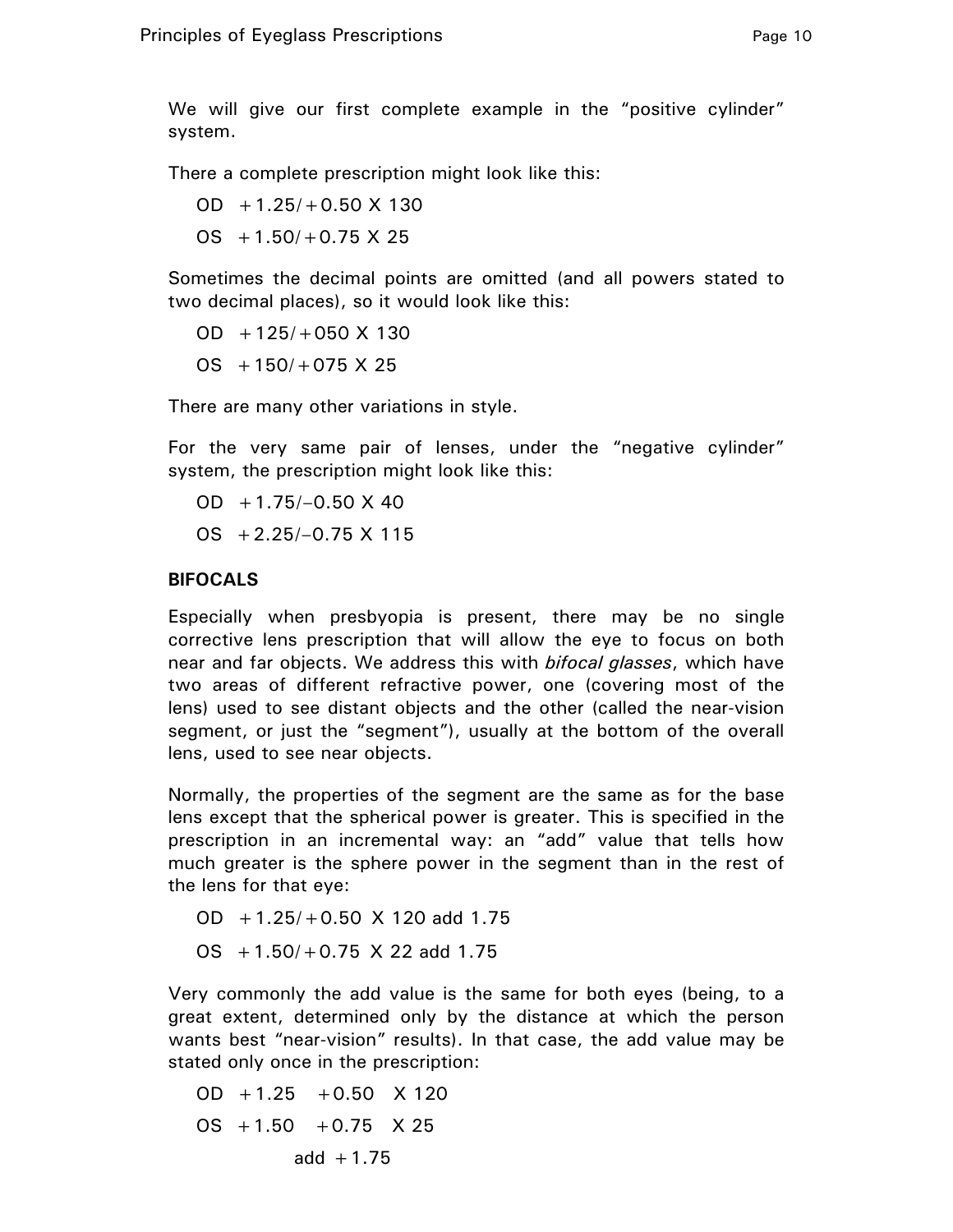In either case, the implication of this is that the actual "prescription" for the segment for the right eye (OD) is:

 $+3.00 + 0.50 \times 120$ 

That is, the sphere power in the segment  $(+3.00)$  is the sum of the base sphere power  $(+1.25)$  and the "add" sphere power  $(+1.75)$ .

## **PRISM CORRECTION**

In some cases, the "pointing directions" of the two eyes are not consistent (at least not happily). This can cause a problem with the brain "fusing" the images from the two eyes (in some cases causing "double vision").

This can be mitigated by including in one or both lenses a "prism" component. Its purpose is just to deflect the line of sight, in a certain direction, by a certain angle. Further discussion of this aspect of eyeglass optics and the prescription notation for it is beyond the scope of this article.

# **Conversion between equivalent forms**

If we have a prescription in either "positive cylinder" or "negative cylinder" form, we can easily convert to the other form, this way:

- Add the present sphere and cylinder powers (observing the signs). The result is the new sphere power.
- Reverse the sign of the cylinder power; the result is the new cylinder power.
- Add or subtract 90° to/from the current cylinder axis angle (so that the result will be non-zero and positive but not over 180°). The result is the new cylinder axis angle.

# **THE OPTICAL CROSS**

• We almost never see polar plots of refractive power, such as we see in this article, in the literature of eyeglass optics. But there is another useful graphic convention that is often used: the *optical cross*. Its purpose is to show the overall result of the spherical and cylindrical components: what the finished lens does in terms of refractive power. It is in fact sometimes used to define the desired properties of a lens (rather than using the "prescription" form)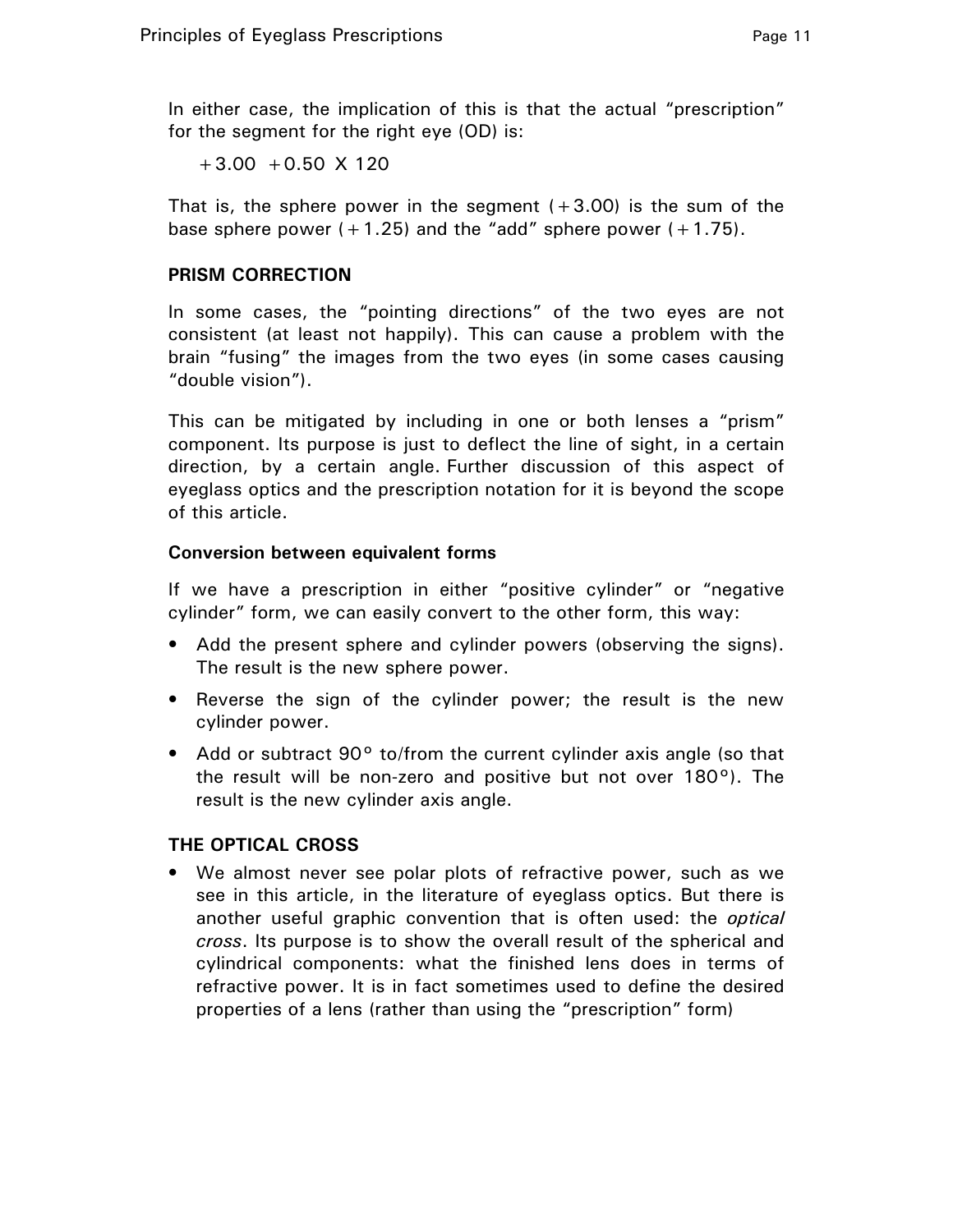

 $+1.25 +0.50 \times 130$   $+1.50 +0.75 \times 25$ 

**Figure 5. Optical crosses—based on plus cylinder prescription** 

We see it in Figure 5, displaying the characteristics of these two arbitrarily-defined lenses (expressed here in "positive cylinder" form):

 $OD + 1.50 + 0.75 \times 25$  $OS + 1.25 + 0.50 \times 130$ 

The two legs of the cross are said to represent the two "principal meridians" of the lens: the directions of maximum and minimum net refractive power of the lens. One is always the cylinder axis; the other is always at right angles to that (the direction in which the cylinder lens has its maximum power, of whatever sign), but not necessarily respectively. (The cylinder axis meridian will have the minimum power under the negative cylinder form, and the maximum power under the negative cylinder form.)

Each leg is labeled at its upper end with the angle of the meridian it represents, and at its lower end with the net power in that direction.

For the benefit of the reader, I have stated the prescription for each lens under its cross representation. This would not usually be the case in practice; the cross is an alternate way to describe the lens' desired performance. Also for the convenience of the reader, I have indicated the meridian that corresponds to the cylinder axis with a small circle around its tip. Again, this would not be seen in the actual use of the optical cross. (These two "private" annotations are in blue, for the benefit of readers seeing this in color.)

We note that on the cylinder axis, along which the cylinder component has no power, the net power is just the sphere component. On the other meridian, where the cylinder component exhibits its maximum (and stated) power, we note that the net power is the sum of the sphere and cylinder powers.

Now we know that this pair of prescriptions, in "minus cylinder" form, defines exactly the same pair of lenses: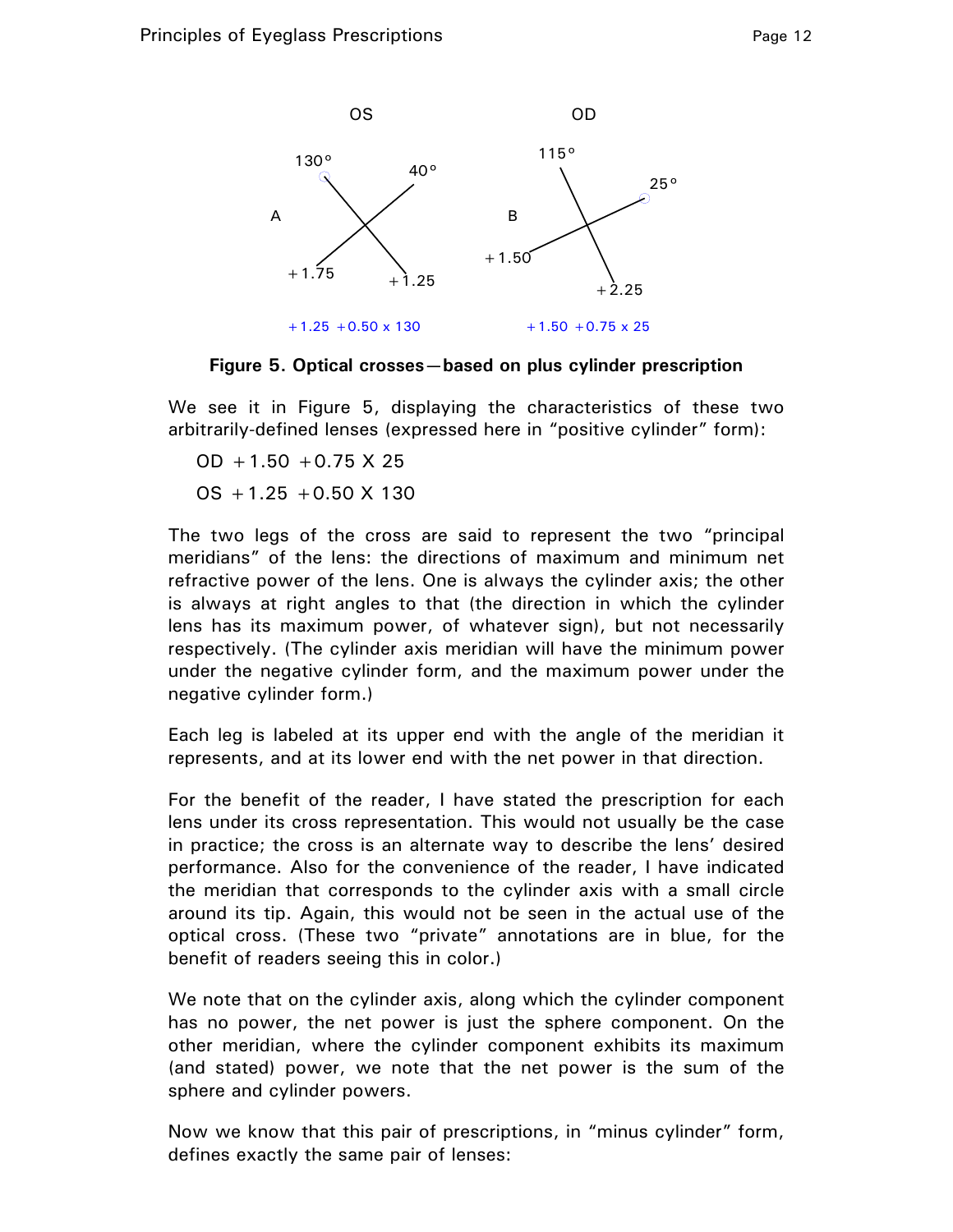

**Figure 6. Optical crosses—based on minus cylinder prescription** 

In figure 6, we show the optical crosses for that outlook:

Notice that these are identical to the ones in figure 5 (except of course for my "private" annotations, which would not appear on a real optical cross). (Seems reasonable—they are for the same lens.)

So, seeing an optical cross in normal form, how can we tell which of the two meridians corresponds to the cylinder axis? Well, we can't, and we don't need to in order to understand what lens behavior the optical cross defines.

Recall that the distinction between one or the other meridian corresponding to the cylinder axis is an artifact of the prescription scheme, with its alternative positive cylinder and negative cylinder forms. The optical cross shows the final result in terms of lens behavior, not in terms of one of two alternative "recipes" for defining it.

From an optical cross, can we determine the "regular form" prescription for the lens it defines? Yes, but we must first choose whether we want it in the positive or negative cylinder form. The math is simple, but I won't show it here.

#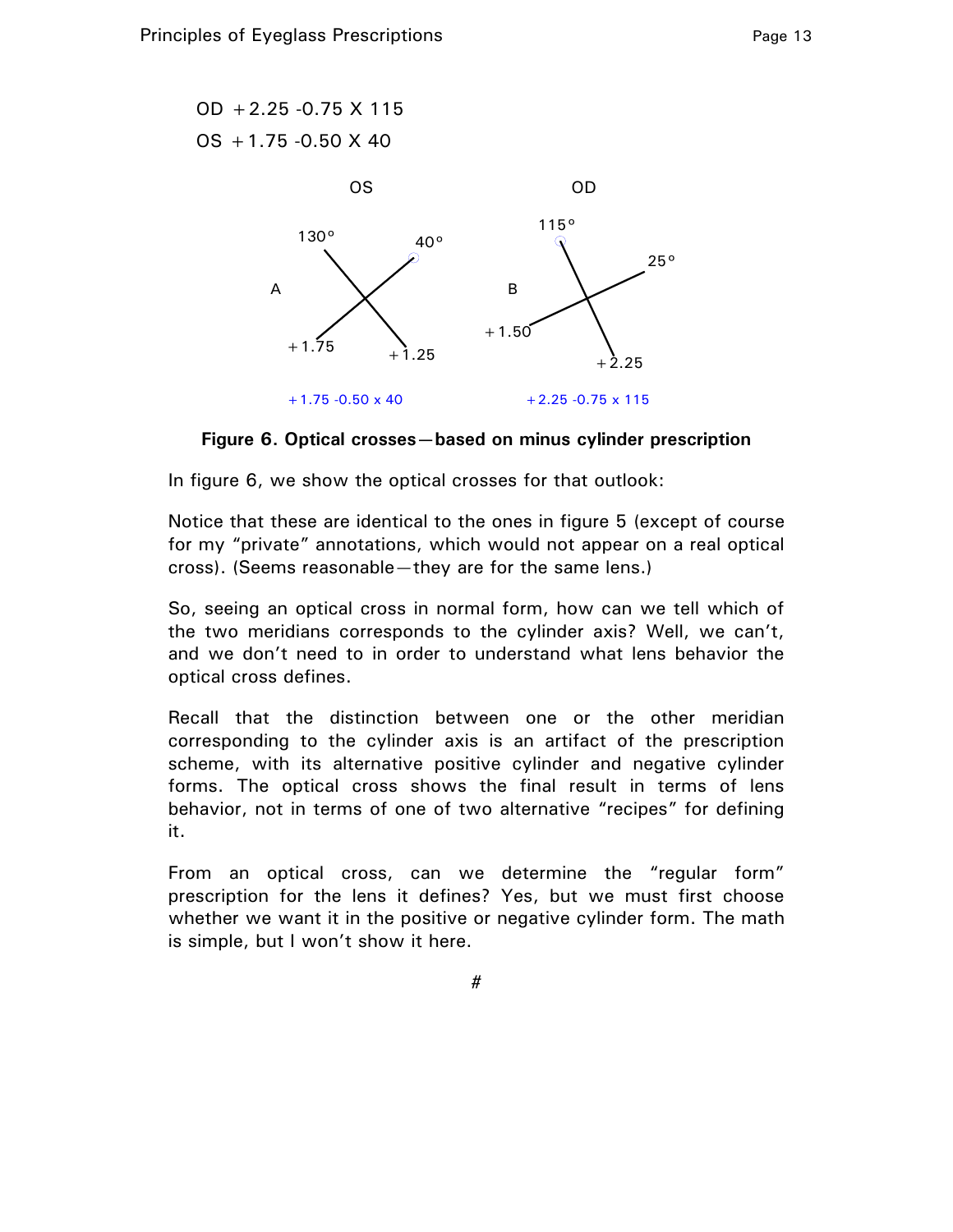# **APPENDIX A**

## **Variation of refractive behavior with direction**

### **Effect of a cylindrical component on overall spherical power**

If we have a positive sphere component of, say, +1.00 D and add a positive cylinder component of, say, +0.50 D, we report this **in the prescription** just the way I just described: Sphere: +1.00 D; cylinder: +0.50 D (and whatever axis). This is a "recipe-based" outlook.

However, in fact, the "mean" spherical power has been changed by  $+0.25$  D (half the cylinder power), to  $+1.75$  D. This is because the total power in one meridian is increased by 0.50 D, and in the other not at all.

In other optical work, we might describe the lens in a "results-based" way. This essentially is based on the outlook that a spherical lens is "normal" and that astigmatism is an aberration. Under that outlook, we might describe that same lens this way:

- Power [meaning mean]: +1.75 D
- Astigmatism [meaning the difference in power between the two meridians]: 0.50 D. (The axis would also have to be specified, and there would be some convention for indicating along which meridian was the power the greater and along which the lesser).

We can see that graphically in figure 7:





## **Variation of the power of a cylindrical lens with angle**

If we have a cylindrical lens, with its axis in a certain direction, and thus with its power meridian (the direction in which its power is greatest) at right angles to that, then the power exhibited in any other direction is the product of its greatest power (said to be "the power"